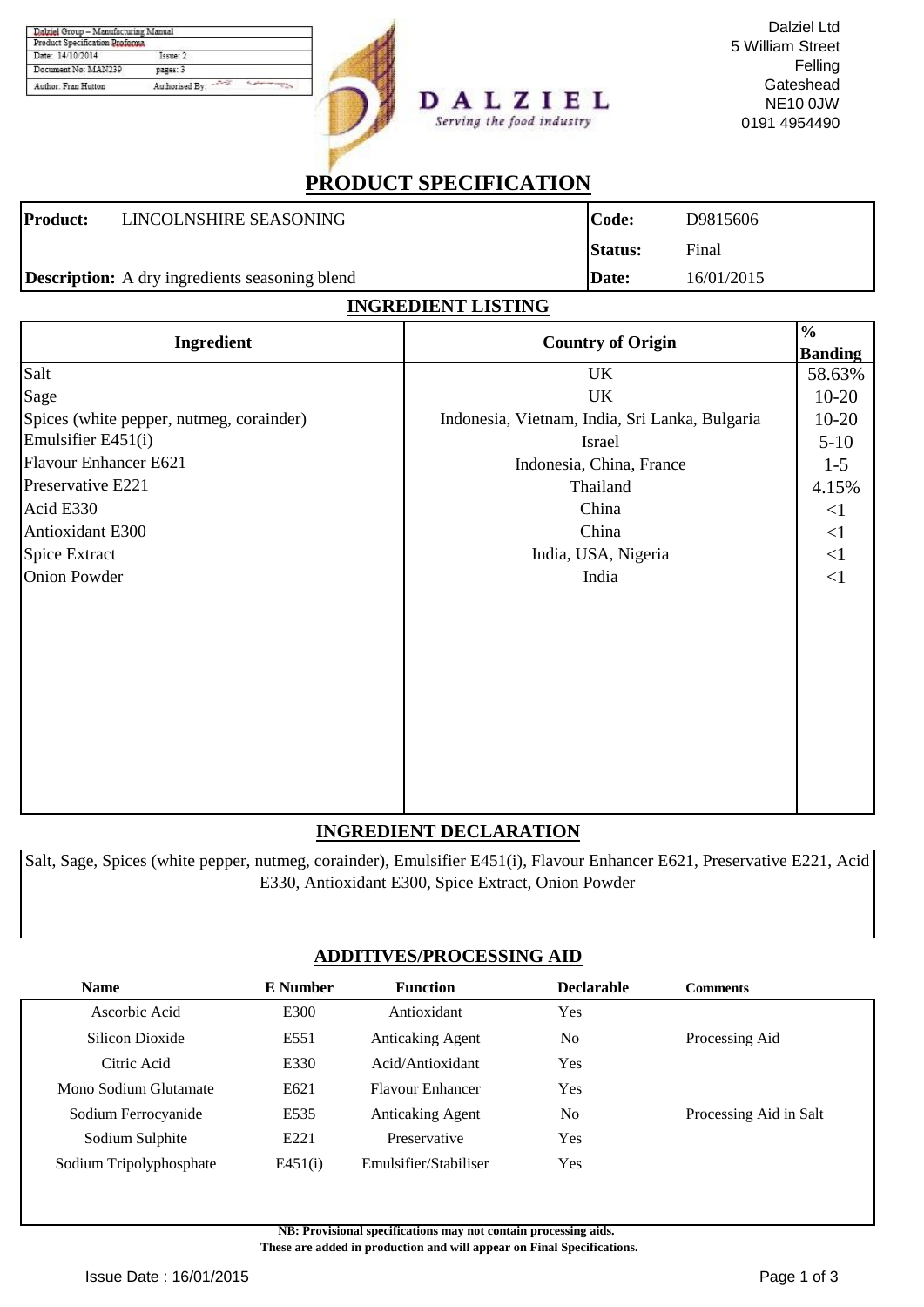| Product Specification Proforma |                |
|--------------------------------|----------------|
| Date: 14/10/2014               | Issue: 1       |
| Document No: MAN239            | pages: 3       |
| Author: Fran Hutton            | Authorised By: |



**ALLERGEN INFORMATION**

Dalziel Ltd 5 William Street Felling **Gateshead** NE10 0JW 0191 4954490

## **LINCOLNSHIRE SEASONING D9815606**

| Allergen                    | <b>Present</b> |                   | <b>Source</b>     | <b>Comments</b> |  |
|-----------------------------|----------------|-------------------|-------------------|-----------------|--|
|                             | on Site        | <b>In Product</b> |                   |                 |  |
| Cereals containing          | <b>YES</b>     | NO                |                   |                 |  |
| Gluten                      |                |                   |                   |                 |  |
| Egg                         | <b>YES</b>     | NO                |                   |                 |  |
| and products thereof        |                |                   |                   |                 |  |
| Fish                        | <b>YES</b>     | NO                |                   |                 |  |
| and products thereof        |                |                   |                   |                 |  |
| <b>Soybeans</b>             | <b>YES</b>     | NO                |                   |                 |  |
| and products thereof        |                |                   |                   |                 |  |
| Milk                        | <b>YES</b>     | N <sub>O</sub>    |                   |                 |  |
| and products thereof        |                |                   |                   |                 |  |
| <b>Celery</b>               | <b>YES</b>     | NO                |                   |                 |  |
| and products thereof        |                |                   |                   |                 |  |
| <b>Mustard</b>              | <b>YES</b>     | NO                |                   |                 |  |
| and products thereof        |                |                   |                   |                 |  |
| Peanuts                     | NO             | NO                |                   |                 |  |
| and products thereof        |                |                   |                   |                 |  |
| Nuts * (other than peanuts) | NO             | NO                |                   |                 |  |
| and products thereof        |                |                   |                   |                 |  |
| Lupin                       | NO             | NO                |                   |                 |  |
| and products thereof        |                |                   |                   |                 |  |
| <b>Sesame Seeds</b>         | NO             | NO                |                   |                 |  |
| and products thereof        |                |                   |                   |                 |  |
| <b>Molluscs</b>             | NO             | NO                |                   |                 |  |
| and products thereof        |                |                   |                   |                 |  |
| <b>Sulpher Dioxide</b>      | <b>YES</b>     | <b>YES</b>        | Preservative E221 |                 |  |
| Sulphites >10ppm            |                |                   |                   |                 |  |

Dalziel take reasonable and practical precautions to reduce the risk of contamination of the products we manufacture. Due to the nature and complexity of ingredient blending the risk of contamination from carry over residue or airborne cross contamination cannot be totally eliminated**.** Furthermore although we prohibit the processing of nuts on site we cannot guarantee that contamination has not occurred at other stages in the processing of ingredients, i.e. during farming, harvesting, transportation etc. To a greater or lesser extent the same issue may apply to other allergens. A copy of our allergen policy and risk assessment is available on request.

**The absence of an allergen from the above recipe should not be taken as an implication that our product can be guaranteed free from that allergen.**

\* (1) Nut allergens: Almond, hazelnut, Walnut, cashew, pecan, brazil nut, pistachio nut, Macadamia/Queensland nut) and products thereof.

#### **SUITABILITY**

| IT 7<br><b>र्</b> etarıan | <b>YES</b>     | $ -$<br>$\alpha$<br>сgан | $-7701$<br>ᅩப |  |
|---------------------------|----------------|--------------------------|---------------|--|
|                           |                |                          |               |  |
| $\sqrt{ }$<br>Organic     | N <sub>O</sub> |                          |               |  |